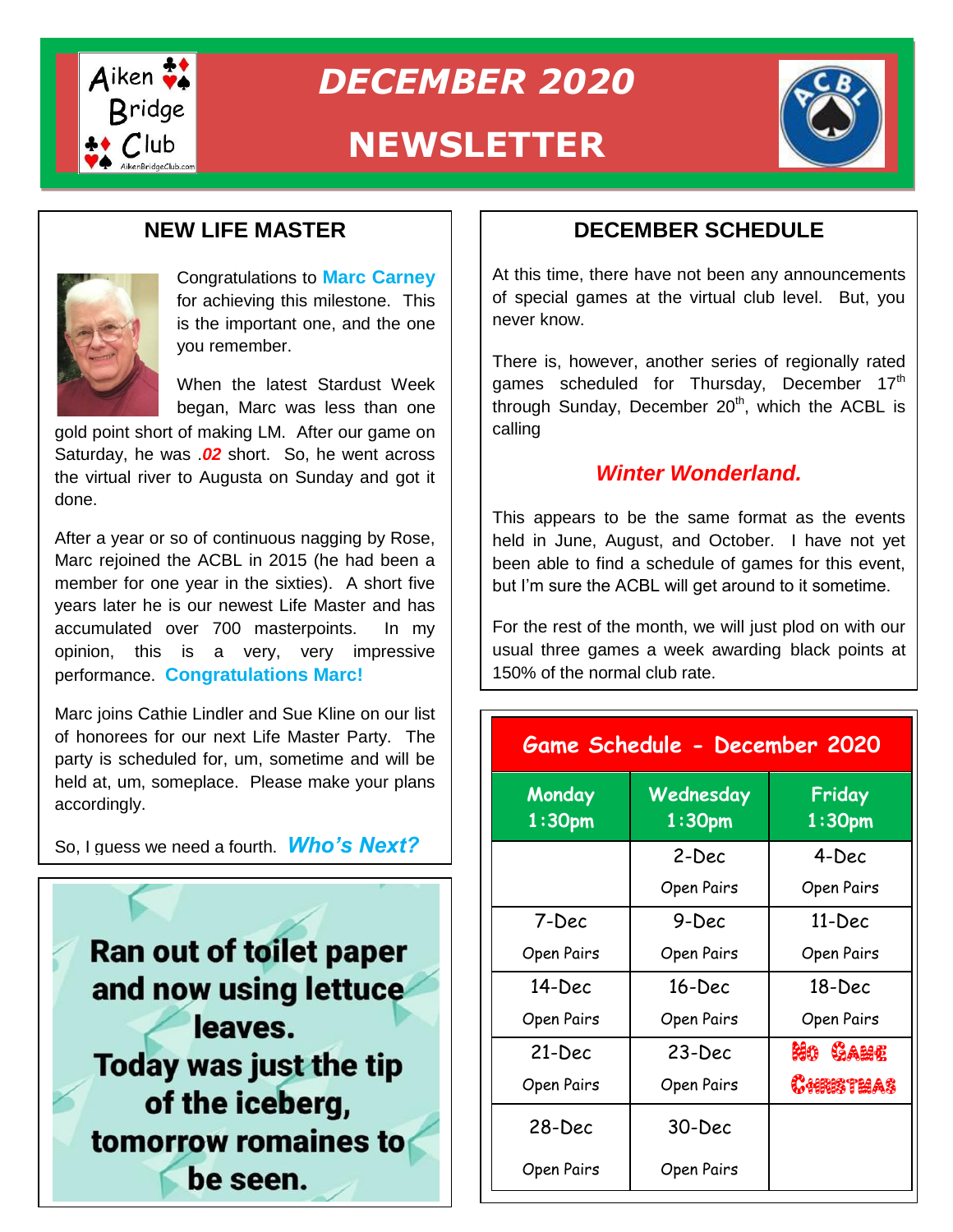# **ANNUAL ELECTION**

Our annual election is next January. We will elect two Board Members to three year terms. The current incumbents, Sedley Roach and Phoebe Walters are both eligible to run for reelection. At this time, Sedley has indicated that she will not seek reelection and Phoebe has indicated she will. Join me in thanking Sedley and Phoebe for their service over the last three years.

This year's Nominating Committee Chair is Sherry Buck. Joining her on the Committee are Linda Knox and Miles Hall. They are responsible for accepting nominations for candidates to fill these two vacancies. If you are interested in running for these positions, simply talk to any Committee Member. To ensure your name is on the ballot, the Nominating Committee must be aware of your desire to run by Thursday, December 31<sup>st</sup>, 2020.

**As is the case with far too many things this year, our nominating process will be handled a little differently this year. In the past, the Nominating Committee has been charged with encouraging, begging, and/or coercing members to run for the Board. Since we are currently unable to gather together, this approach is not practical. Personally, I don't think it's desirable under any circumstances. So, if you want to run for the Board, you need to contact a Nominating Committee member;** *you will not be recruited***. I would much prefer one nominee who wants to help make our club the best it can be to three or four who were coerced into running. If there is a vacancy, so be it. But there won't be, because nature abhors a void and always fills it appropriately.**

For additional information on the positions, please talk to the incumbents or any other present or past Board Member.

While our election procedures allow write-in votes, my observation is that being a write-in candidate is equivalent to being a non-candidate.

# **NOTICE OF BOARD MEETING**

The next meeting of your Board of Directors will be Monday, December 14<sup>th</sup> at 12:00 Noon. The meeting will be held via Zoom.

While the agenda is not yet complete, some of the items are:

- $\triangleright$  Approval of Minutes of October 19<sup>th</sup> Meeting
- Financial Status as of November 30, 2020
- $\triangleright$  Amendment Status
- $\triangleright$  Annual Election
- **►** Compensation of Directors
- $\triangleright$  What's Next Other Business

Remember, our Board Meetings are open to all members, so please join us if you are interested. If you have any items you would like to have included on the Board Meeting Agenda, just inform any Board Member.

If you would like to attend, please send an email to Steve at [steve.banwarth@pobox.com.](mailto:steve.banwarth@pobox.com) He will then email you a link (probably the day before the meeting) and instructions on how to join the meeting.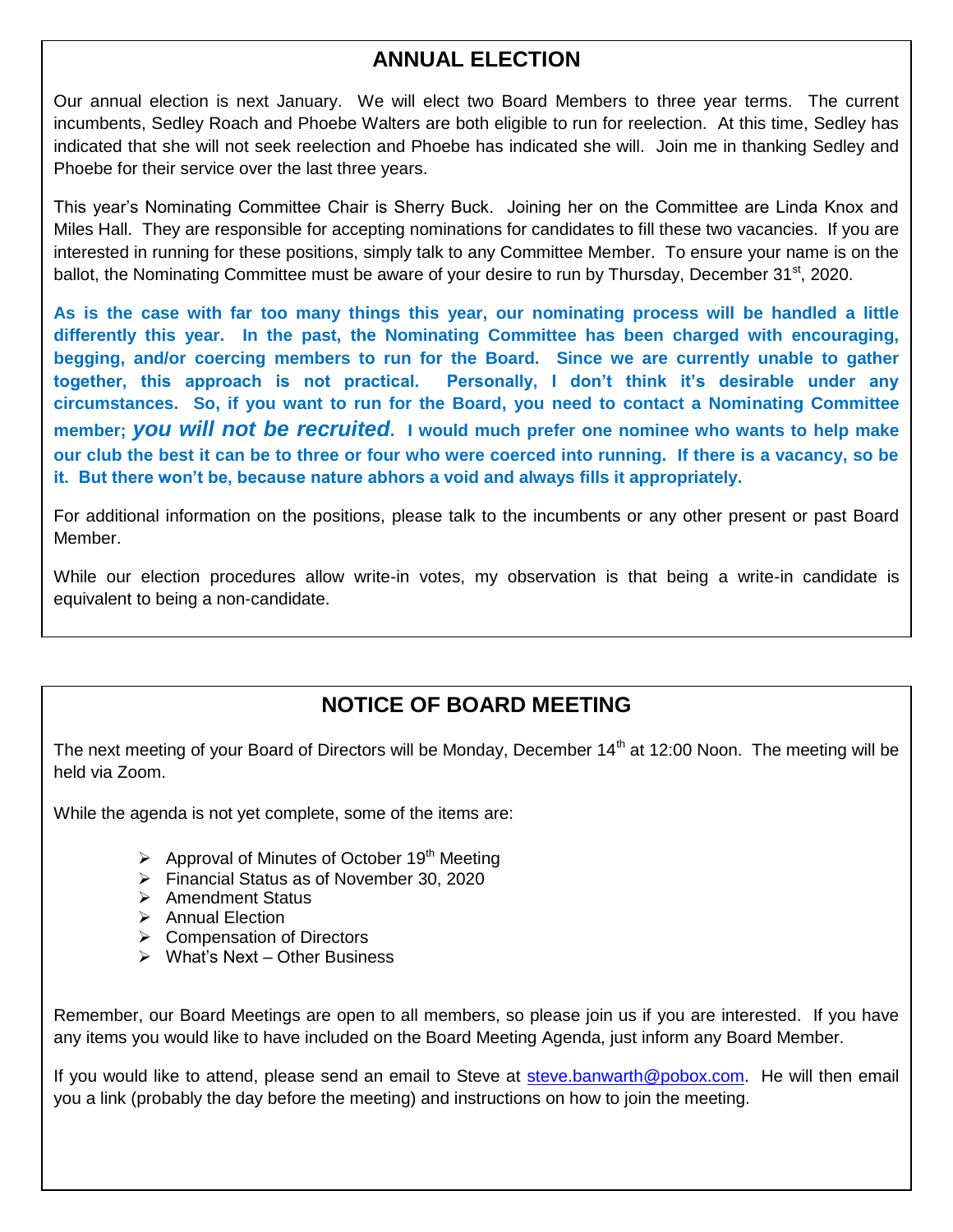# **PRE – ALERTS**

In the November Newsletter, we instituted a new program of using pre – alerts in our virtual club games. While we always expect low compliance at the onset of a new program, the level of non compliance was staggering, even by our standards. It appears to have been about 3.14159 hundredths of one percent. Such is the life of Pi.

Undaunted and never fearful, we sally forth using Pre – Alerts as our next sacrificial gnu. It will be beat to death in the next few newsletters. If a lot of the following looks familiar, that's because it is. But, please read it anyway.

*So, What's a Pre - Alert* – well, it's a nicety that has been in use in nearly all competitive BBO sponsored pairs tournaments for many years prior to the existence of ACBL virtual club games. It is also commonly used in a number of ACBL virtual club games. The purpose of the Pre – Alert is to make the game fairer for everyone. Very simply, before each round starts, you briefly explain (using table chat) to your opponents the main features of your methods. The explanation should include bidding and carding agreements.

*So, Who Cares* – well, you should. Why? Because in some methods there are strong implications of what other bids in the system may or may not mean. I will give two examples based on systems not frequently used in our club games.

**Weak No Trump Openers (12-14 HCP or thereabouts)** – in weak no trump systems, a 1<del></del> or 1♦ opening is frequently a 15-17 HCP balanced hand that standard players would open 1 NT. Thus, a 1 NT rebid by opener shows the strong no trump hand, not a balanced minimum. Similarly, the auction 1 minor, one major, two of the major is not a minimum hand with four trump (sometimes three). It is either a 15-17 HCP hand with support or an unbalanced hand with support and 15+ support points. This is good to know if you are thinking about balancing after your opponents 1 minor, 1 major, 2 of the major auction. They probably have about 23 HCP between them, so bidding could well be expensive.

**►** Precision and other Strong Forcing Club Systems – in big club systems, it's important to know that all other suit bids are limited to less than the minimum for 1♣ (usually 16 or 17 HCP). Without the Pre – Alert you would have no way of knowing this important fact. This also changes the meaning of other auctions. For example, in standard bidding, a raise of one of a major to four of the major shows a weak hand with 5 trump and usually a singleton. In big club systems, it can be that hand or up to a balanced 15 HCP with only three card support. Be wary of this auction, it could easily be a trap where any action you take will be severely penalized.

*So, How Do I Comply* – well, all you need to do is add a short description of your methods to your greeting to your opponents (you do greet your opponents, right?). At the end of this article is a chart giving an appropriate short description (to be entered into "Table Chat") of most methods used in our club. If yours is not there, make up your own. If you can handle two windows opened at the same time, simply do a cut/paste from another document to the "Table Chat" on BBO.

*So, In Summary* – the Pre – Alert gives your opponent a brief description of the major features of your bidding and carding methods. *What it does not do, however, is relieve you of your obligations to alert and post a Convention Card.*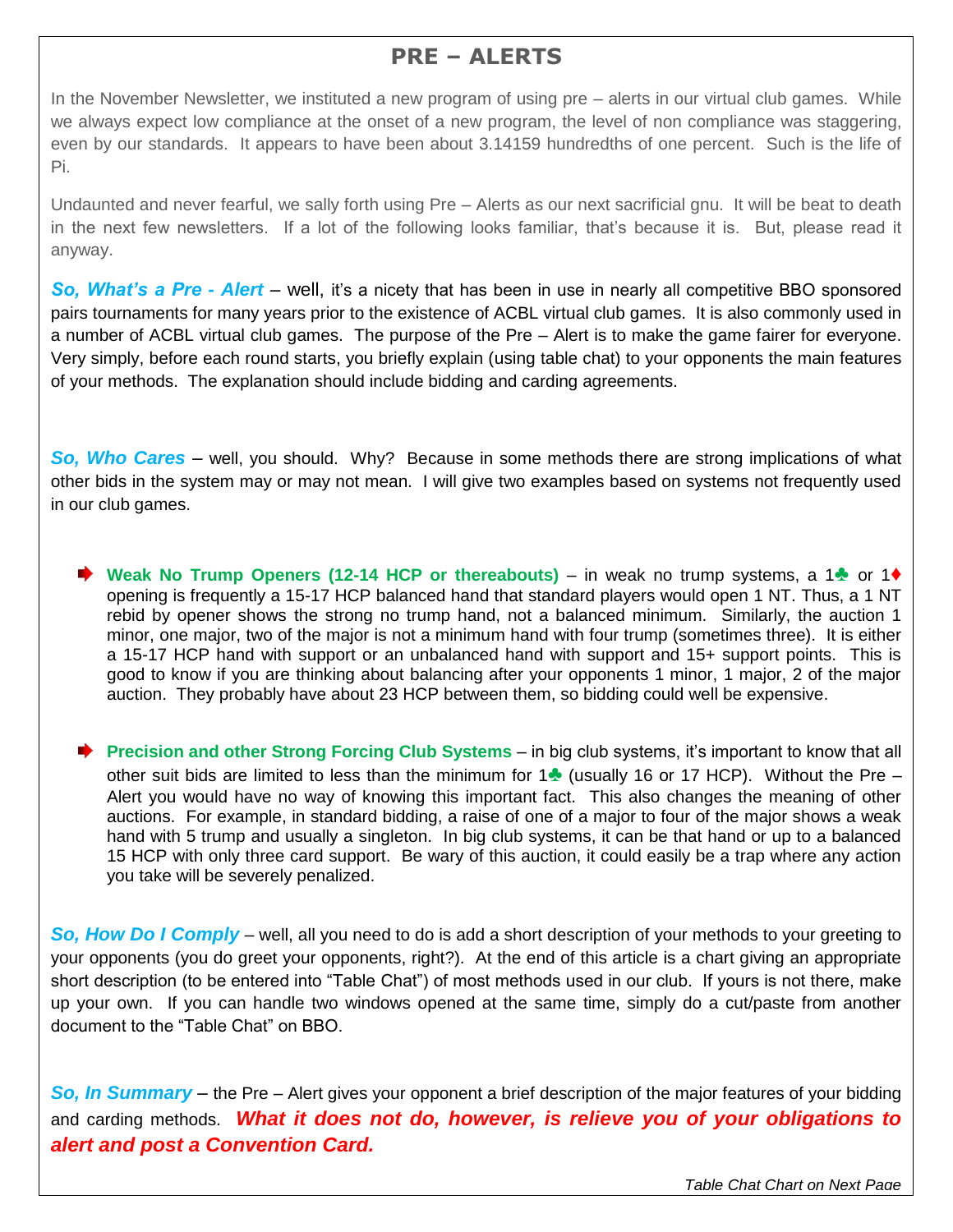|         | <b>Description of System Agreements</b>                                                                             | <b>Chat Description</b>                     |
|---------|---------------------------------------------------------------------------------------------------------------------|---------------------------------------------|
|         | Two over One game forcing<br>with Standard Carding                                                                  | 2/1, Std Card                               |
| Carding | <b>Standard American with Standard</b>                                                                              | SA, Std Card                                |
|         | <b>Standard American Yellow Card</b><br>with Standard Carding                                                       | SAYC, Std Card                              |
|         | Weak No Trump with Standard Carding                                                                                 | $1NT = 12 - 14$ , Std Card                  |
|         | Precision or other Strong Club System<br>with Standard Carding                                                      | Forcing 1 Club = $17+$ ,<br><b>Std Card</b> |
|         | Montreal Express, Kennedy Club, etc.<br>with Standard Carding                                                       | $1M/1m = 5+$ , Std Card                     |
|         | If you just bid by the seat of your pants<br>and have no carding agreements. Thus<br>making Every Hand An Adventure | <b>EHAA</b>                                 |
|         | <b>Notes:</b> If you play upside down count and attitude, type in "udca"<br>instead of "Std Card"                   |                                             |
|         | If you play odd even or Lavinthal discards, add "o/e"<br>or "Lav" to your description                               |                                             |
|         | If you play Rusinow Leads, add "Rus" to your<br>description                                                         |                                             |
|         | If you routinely open hands with less than 12 HCP and/or<br>more than 7 losers, add "Open Lite" to your description |                                             |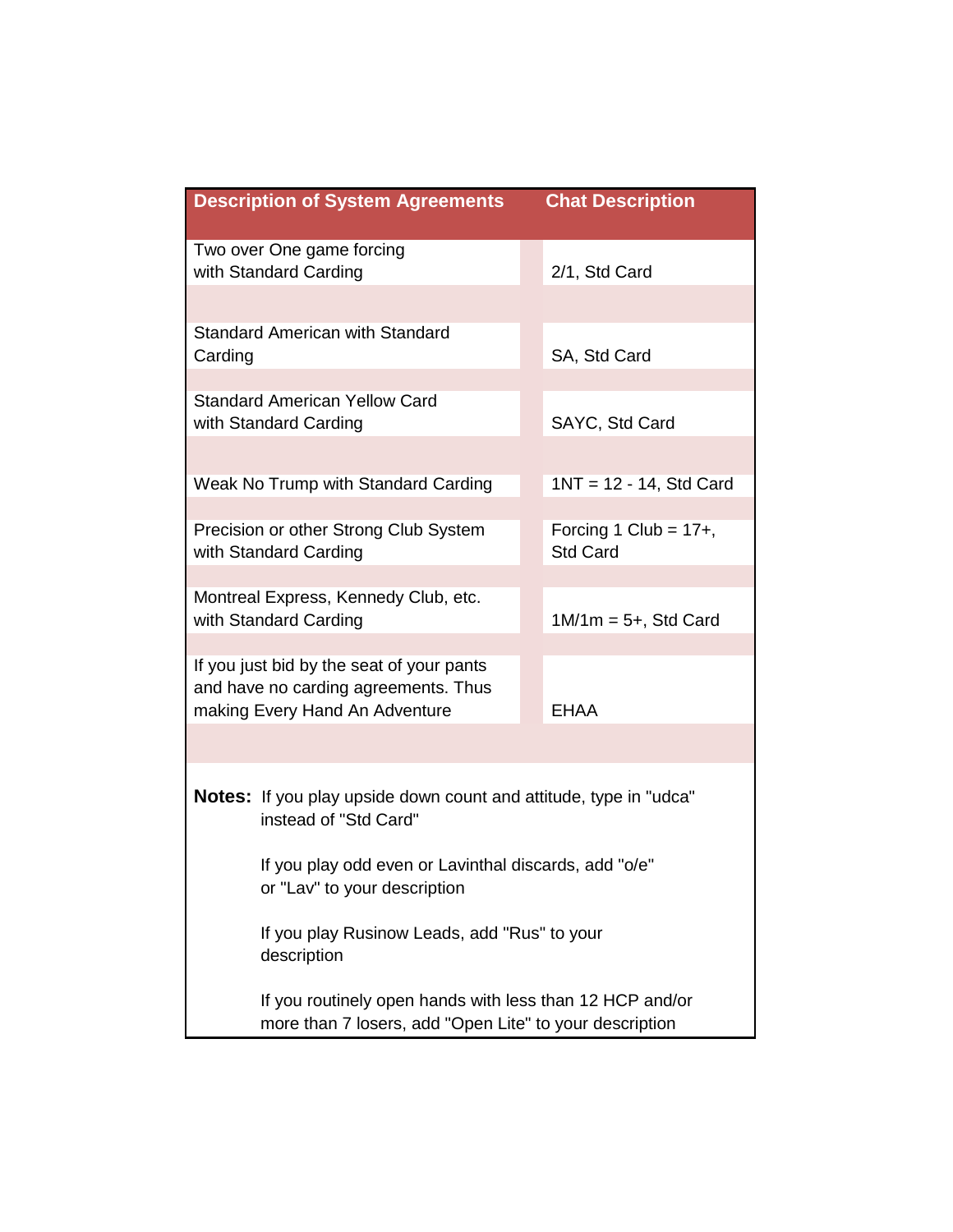# **DON'T JUST V THE BOX NEW MINOR FORCING**

This is the eleventh article in our brand new series about commonly used, misused and abused conventions. You remember the scenario. Right? You and your newish partner have agreed to play New Minor Forcing (NMF) but that's as far as you got discussing it. That is just not good enough. What we are trying to do in this series of articles is convince you that you and your partner need to be on same page with any convention you adopt. That includes what it shows, what it asks for, and what the responses and continuations mean. It is also best to play the whole convention, not just some portion of it.

#### *What is New Minor Forcing?*

New Minor Forcing is a simple, effective tool used by partner only if she responds  $1 \vee \phi$  to your opening bid and you rebid 1NT (or 2NT). The primary purpose of the bid is to find out if opener has three card support for her bid major or four cards in the other major. It is an artificial bid, saying nothing about the suit bid, and thus must be alerted.

New Minor Forcing fills the need for the partnership to identify a 5-3 major-suit fit, since opener's 1NT rebid may include 3 cards in responder's suit. Playing standard methods, responder may be forced to rebid 2NT or 3NT over partner's 1NT rebid with a 5-card major, thereby missing the 5-3 fit. By playing New Minor Forcing and giving up the natural minor-suit rebid, this should not happen.

There are only six auctions at the one level where NMF comes into play. They are:



#### *What does NMF show?*

It shows a hand with **invitational or better values** (11+ points) and virtually always five cards in your major suit. Please read the last sentence a couple of more times. Invitational values are necessary because you are forcing partner to bid again and often won't get the rebid you were hoping for (3 card support). Since partner has limited her hand to 12-14 HCP you need the 11+ points to be able to make 2NT or a 3 level suit contract. You do not use NMF with lesser values just because you want to know if partner has three card support for your major.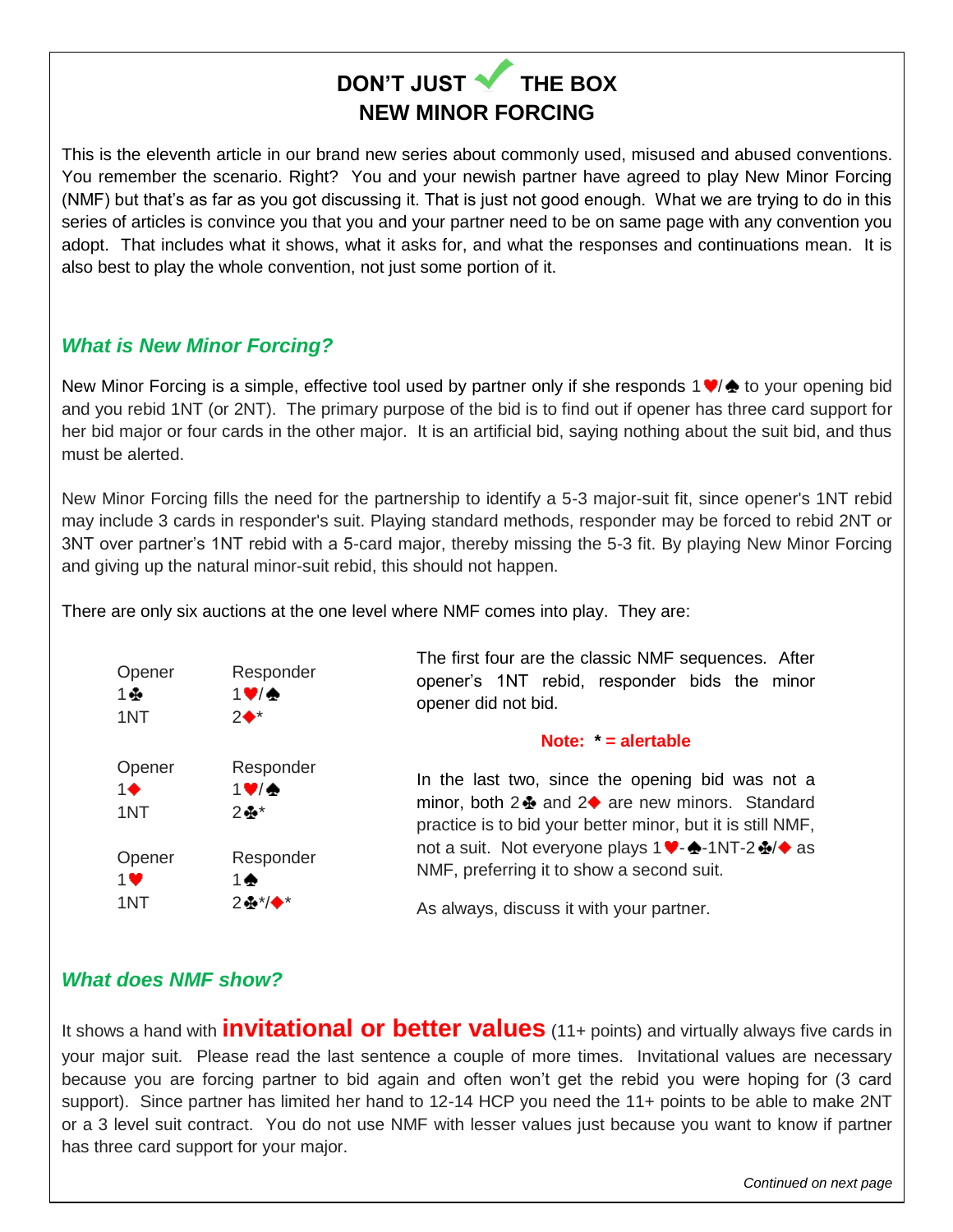#### *What does NMF ask for?*

It simply asks for further clarification of your hand. Since you have already fairly narrowly defined your hand (12-14 balanced) there isn't a whole lot you can add. Thus, there are only five rebids available to opener. They are, in order of priority:

- 1. Bidding a 4-card major
- 2. Showing 3-card support for partner's major
- 3. Bidding no-trump with a stopper in the unbid suit
- 4. Raising the "new minor" with 4 cards in that suit
- 5. Rebidding your suit if none of the above conditions are met

Following are examples of these various rebids. The examples below illustrate a 12-14 [HCP](https://www.bridgebum.com/high_card_points.php) 1NT rebid by opener. If playing a [weak 1NT](https://www.bridgebum.com/weak_1nt.php) opening bid, then opener's 1NT rebid would show 15-17 [HCP,](https://www.bridgebum.com/high_card_points.php) and responder's minimum strength would be revised downward by 3 HCP.

I would like to acknowledge the *bridgebum* web site [\(Bridgebum: Bridge bidding conventions, how to play,](https://www.bridgebum.com/)  [and more\)](https://www.bridgebum.com/) from which many of these examples were pilfered.

#### **1. Bidding a 4-card major**

This is opener's top priority in case a 4-4 fit is available. When both a 4-4 fit and 5-3 fit are available, the 4-4 fit is generally preferred because the 5-card suit can theoretically be cashed to provide discards.

| Opener                      | Responder                  |
|-----------------------------|----------------------------|
| AKJ7                        | $\triangle$ AT932          |
| VAQT7                       | $V$ K932                   |
| $\triangle$ A563            | $\bullet$ J2               |
| ⊕65                         | ⊷кт                        |
| Opener                      | Responder                  |
| 1♠                          | 1 ♠                        |
| 1NT                         | 2壘(1)                      |
| $2 \blacktriangleright (2)$ | $3 \blacktriangledown (3)$ |
| $4 \blacktriangleright (4)$ | Pass                       |

- 1. New Minor Forcing.
- 2. Opener's top priority is to bid his 4-card heart suit.
- 3. Responder raises with 4-card support and game-invitational values.
- 4. Opener bids game with a maximum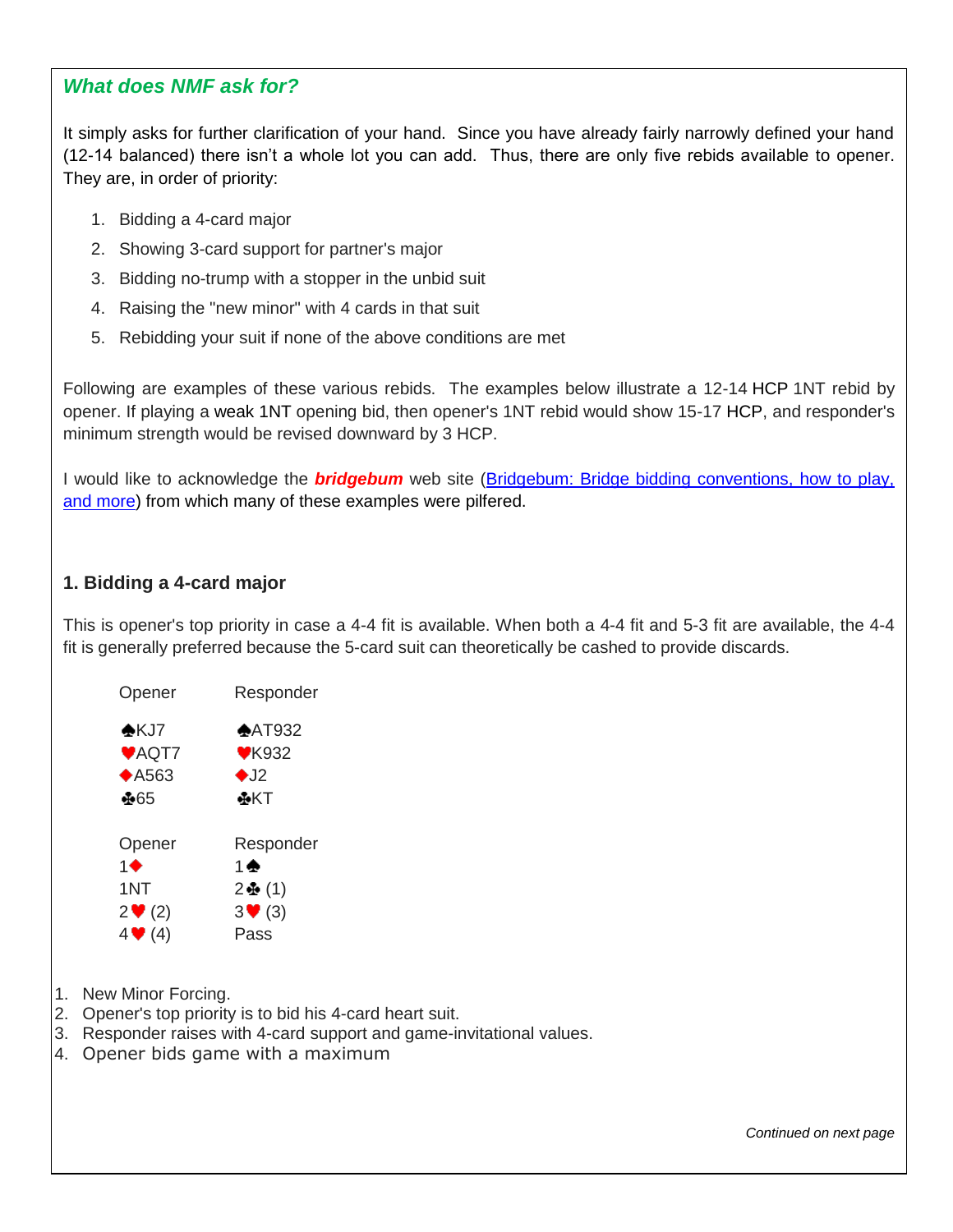#### **2. Showing 3-card support for partner's major**

With 12-13 points and 3-card support, opener should bid partner's suit at the 2-level. With a good 13-14 points, opener should jump raise.

| Opener                     | Responder            |
|----------------------------|----------------------|
| $\bigtriangleup$ JT3       | $\bigstar$ KQ2       |
| VKJT                       | <b>₩A7532</b>        |
| A4                         | $\bigstar$ Q32       |
| <b>₩K9632</b>              | +∌৪7                 |
| Opener                     | Responder            |
| 1 ⊕                        | 1 ❤                  |
| 1NT                        | $2\blacklozenge$ (1) |
| $2 \blacktriangledown (2)$ | Pass (3)             |

- 1. New Minor Forcing.
- 2. Opener shows 3-card support and minimum strength. (She also denies four spades.)
- 3. Responder passes with a minimum opposite a minimum.

Note: New Minor Forcing does NOT promise a rebid.

| Opener                     | Responder           |
|----------------------------|---------------------|
| $•$ J73                    | $\bigstar$ KQ2      |
| <b>VKQT</b>                | <b>₩A7532</b>       |
| A4                         | $\bigstar$ Q32      |
| <b>⊕A9632</b>              | \$87                |
| Opener                     | Responder           |
| $1 +$                      | 1 V                 |
| 1NT                        | $2\blacklozenge(1)$ |
| $3 \blacktriangledown (2)$ | $4 \cdot (3)$       |

- 1. New Minor Forcing.
- 2. Opener shows 3-card support and maximum strength. (She also denies four spades.)
- 3. Responder continues on to game knowing partner has a maximum.

#### **3. Bidding no-trump with a stopper in the unbid suit**

Opener can rebid 2NT (with 12-13 points) or 3NT (with 13-14 points) if she lacks a 4-card major or three card support for partner's major. A rebid in no-trump promises a stopper in the unbid suit.

*Continued on next page*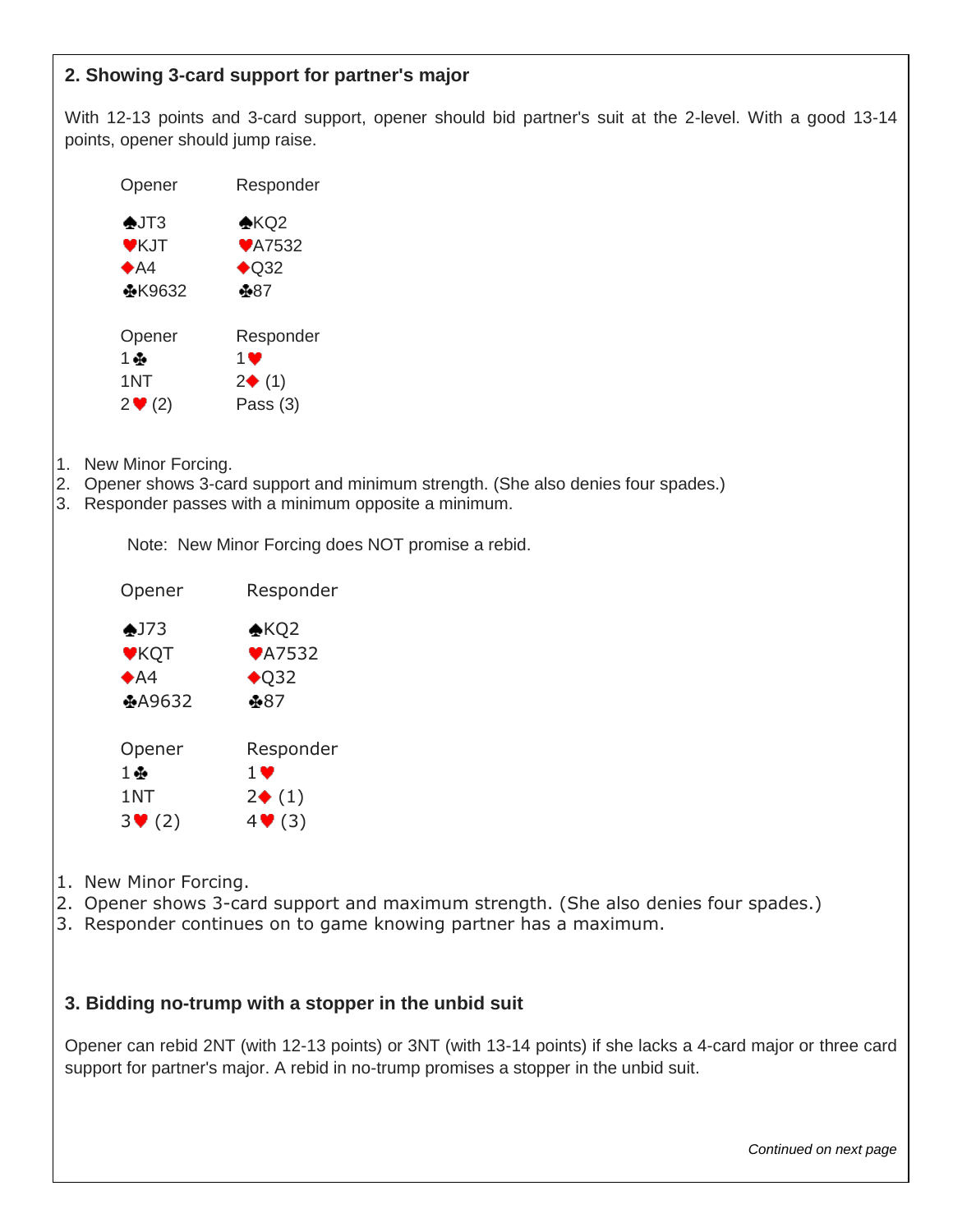| $\triangle$ KT3<br>$\blacktriangledown$ 84<br>$*$ A97<br>1 ⊕<br>1.<br>$\clubsuit$ Q9<br>$\blacktriangledown$ 84<br>Opener<br>$1\blacklozenge$<br>1NT<br>$3\clubsuit(2)$<br>Pass<br>1.<br>2.<br>Opener | <b>⊕KQ632</b><br>Opener<br>1NT<br>2NT (2)<br>Pass $(4)$<br>New Minor Forcing.<br>Opener<br>$*$ A9752 | $\clubsuit 94$<br><b>♥AJ975</b><br>$\bigstar$ KQT62<br>$+8$<br>Responder<br>$1$ V<br>$2\blacklozenge(1)$<br>3(3)<br>2. Opener promises a spade stopper with 12-13 points.<br>3. Rebidding the "new minor" shows at least a 4-card suit. With game-forcing values,<br>responder should jump-rebid either of his suits instead.<br>4. Opener passes with a minimum.<br>4. Raising the "new minor" with 4 cards in that suit<br>This bid occurs when opener cannot bid the other major, raise partner's suit or bid no-trump.<br>Responder<br>$*AT42$<br><b>♥AJ975</b><br>$\bigstar$ KQ4<br>$+8$ |
|-------------------------------------------------------------------------------------------------------------------------------------------------------------------------------------------------------|------------------------------------------------------------------------------------------------------|-----------------------------------------------------------------------------------------------------------------------------------------------------------------------------------------------------------------------------------------------------------------------------------------------------------------------------------------------------------------------------------------------------------------------------------------------------------------------------------------------------------------------------------------------------------------------------------------------|
|                                                                                                                                                                                                       |                                                                                                      |                                                                                                                                                                                                                                                                                                                                                                                                                                                                                                                                                                                               |
|                                                                                                                                                                                                       |                                                                                                      |                                                                                                                                                                                                                                                                                                                                                                                                                                                                                                                                                                                               |
|                                                                                                                                                                                                       |                                                                                                      |                                                                                                                                                                                                                                                                                                                                                                                                                                                                                                                                                                                               |
|                                                                                                                                                                                                       |                                                                                                      |                                                                                                                                                                                                                                                                                                                                                                                                                                                                                                                                                                                               |
|                                                                                                                                                                                                       |                                                                                                      |                                                                                                                                                                                                                                                                                                                                                                                                                                                                                                                                                                                               |
|                                                                                                                                                                                                       |                                                                                                      |                                                                                                                                                                                                                                                                                                                                                                                                                                                                                                                                                                                               |
|                                                                                                                                                                                                       |                                                                                                      |                                                                                                                                                                                                                                                                                                                                                                                                                                                                                                                                                                                               |
|                                                                                                                                                                                                       |                                                                                                      |                                                                                                                                                                                                                                                                                                                                                                                                                                                                                                                                                                                               |
|                                                                                                                                                                                                       |                                                                                                      |                                                                                                                                                                                                                                                                                                                                                                                                                                                                                                                                                                                               |
|                                                                                                                                                                                                       |                                                                                                      |                                                                                                                                                                                                                                                                                                                                                                                                                                                                                                                                                                                               |
|                                                                                                                                                                                                       |                                                                                                      |                                                                                                                                                                                                                                                                                                                                                                                                                                                                                                                                                                                               |
|                                                                                                                                                                                                       |                                                                                                      |                                                                                                                                                                                                                                                                                                                                                                                                                                                                                                                                                                                               |
|                                                                                                                                                                                                       |                                                                                                      |                                                                                                                                                                                                                                                                                                                                                                                                                                                                                                                                                                                               |
|                                                                                                                                                                                                       |                                                                                                      |                                                                                                                                                                                                                                                                                                                                                                                                                                                                                                                                                                                               |
|                                                                                                                                                                                                       |                                                                                                      |                                                                                                                                                                                                                                                                                                                                                                                                                                                                                                                                                                                               |
|                                                                                                                                                                                                       |                                                                                                      |                                                                                                                                                                                                                                                                                                                                                                                                                                                                                                                                                                                               |
|                                                                                                                                                                                                       |                                                                                                      |                                                                                                                                                                                                                                                                                                                                                                                                                                                                                                                                                                                               |
|                                                                                                                                                                                                       | <b>⊕KQ63</b>                                                                                         |                                                                                                                                                                                                                                                                                                                                                                                                                                                                                                                                                                                               |
|                                                                                                                                                                                                       |                                                                                                      |                                                                                                                                                                                                                                                                                                                                                                                                                                                                                                                                                                                               |
|                                                                                                                                                                                                       |                                                                                                      | Responder<br>$1$ $\blacktriangledown$                                                                                                                                                                                                                                                                                                                                                                                                                                                                                                                                                         |
|                                                                                                                                                                                                       |                                                                                                      |                                                                                                                                                                                                                                                                                                                                                                                                                                                                                                                                                                                               |
|                                                                                                                                                                                                       |                                                                                                      | $2 + (1)$                                                                                                                                                                                                                                                                                                                                                                                                                                                                                                                                                                                     |
|                                                                                                                                                                                                       |                                                                                                      | 3NT(3)                                                                                                                                                                                                                                                                                                                                                                                                                                                                                                                                                                                        |
|                                                                                                                                                                                                       | New Minor Forcing.                                                                                   | Natural, denying a lot of things: four spades, a spade stopper, or heart support.                                                                                                                                                                                                                                                                                                                                                                                                                                                                                                             |
|                                                                                                                                                                                                       |                                                                                                      | 3. Responder is able to bid 3NT with game-going strength and a spade stopper.                                                                                                                                                                                                                                                                                                                                                                                                                                                                                                                 |
|                                                                                                                                                                                                       |                                                                                                      | Responder                                                                                                                                                                                                                                                                                                                                                                                                                                                                                                                                                                                     |
| AKT                                                                                                                                                                                                   |                                                                                                      | $\clubsuit$ 62                                                                                                                                                                                                                                                                                                                                                                                                                                                                                                                                                                                |
| $\blacktriangledown_{84}$                                                                                                                                                                             |                                                                                                      | <b>♥AJ975</b>                                                                                                                                                                                                                                                                                                                                                                                                                                                                                                                                                                                 |
| $*$ A97                                                                                                                                                                                               |                                                                                                      | KQ2                                                                                                                                                                                                                                                                                                                                                                                                                                                                                                                                                                                           |
|                                                                                                                                                                                                       | <b>MKT832</b>                                                                                        | 4A87                                                                                                                                                                                                                                                                                                                                                                                                                                                                                                                                                                                          |
|                                                                                                                                                                                                       |                                                                                                      |                                                                                                                                                                                                                                                                                                                                                                                                                                                                                                                                                                                               |
|                                                                                                                                                                                                       |                                                                                                      |                                                                                                                                                                                                                                                                                                                                                                                                                                                                                                                                                                                               |
| 1叠                                                                                                                                                                                                    | Opener                                                                                               | Responder                                                                                                                                                                                                                                                                                                                                                                                                                                                                                                                                                                                     |
| 1NT<br>3NT(2)                                                                                                                                                                                         |                                                                                                      | $1$ $\blacktriangledown$<br>$2\blacklozenge$ (1)                                                                                                                                                                                                                                                                                                                                                                                                                                                                                                                                              |

- 1. New Minor Forcing.
- 2. Opener promises a spade stopper with 13-14 points.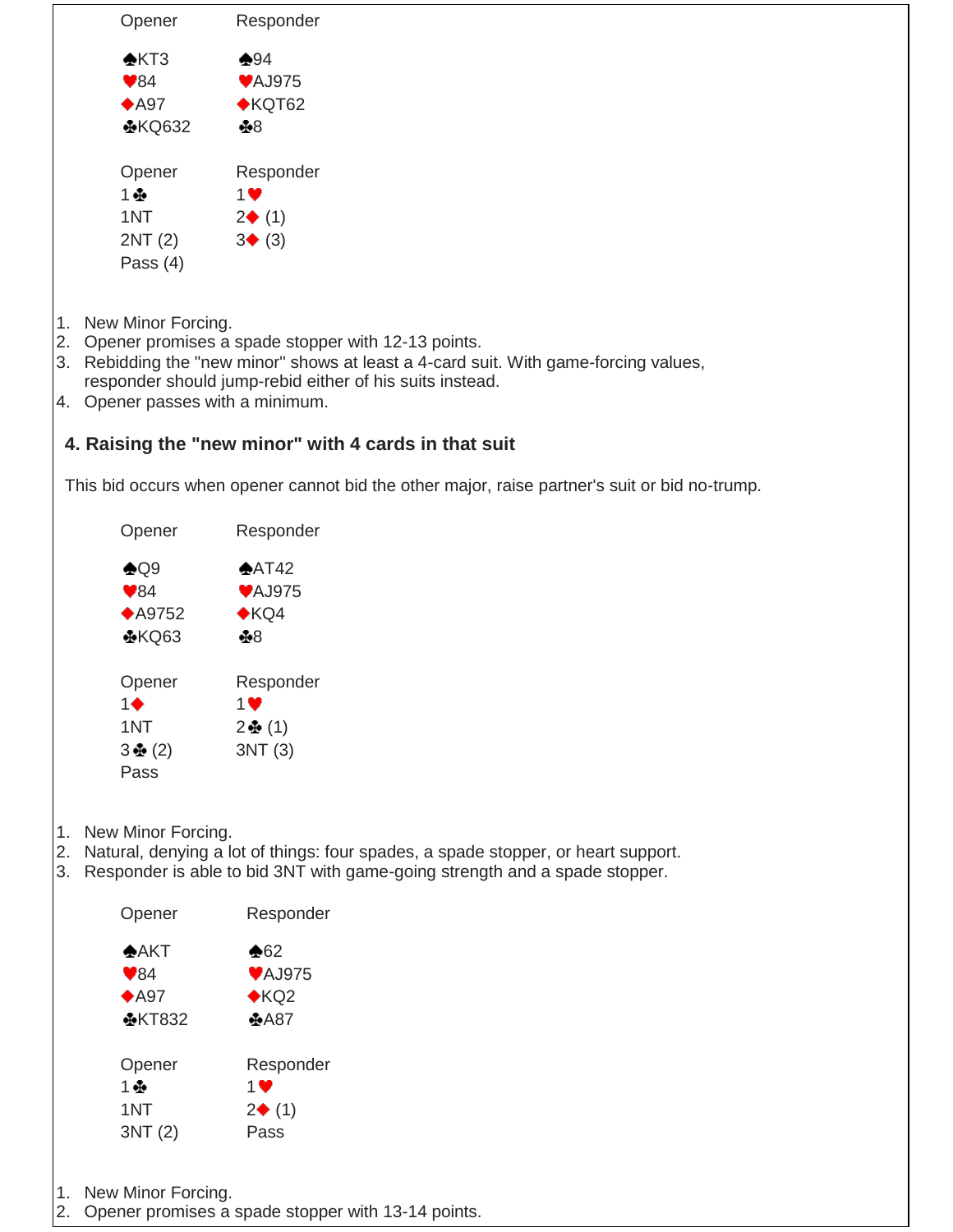#### **5. Rebidding her suit if none of the above conditions are met**

This is opener's last resort. He lacks a 4-card major, a stopper in the unbid suit, 3-card support for partner, and he cannot raise the "new minor."

| Opener                     | Responder         |
|----------------------------|-------------------|
| $\clubsuit$ K7             | $\triangle$ AT932 |
| <b>♥AJT75</b>              | ♥K6               |
| $\bullet$ 963              | $\bigstar$ JT8    |
| $\clubsuit$ A52            | $*KT3$            |
|                            |                   |
| Opener                     | Responder         |
| 1 ♥                        | 1 ♠               |
| 1NT                        | $2$ $\Phi$ (1)    |
| $2 \blacktriangledown (2)$ | 2NT (3)           |
| Pass (4)                   | Pass              |

- 1. New Minor Forcing.
- 2. Opener has neither 3-card spade support, a diamond stopper, and cannot raise clubs.
- 3. Responder bids no-trump with a club control. With a maximum, she could bid 3NT.
- 4. Opener passes with a minimum.

#### *Important stuff to remember about New Minor Forcing*

- NMF is only used after a very limited number of specific auctions. One something, one major followed by 1NT is the auction required to be able to use NMF. While the number of auctions is very limited, the frequency of these auctions is very high. That is why NMF is such a valuable tool.
- $\blacktriangleright$  NMF is an invitational bid (11+), forcing for one round only and does not guarantee a rebid. This allows you to invite game, but still stop at the two level if opener has a minimum. If you have a game forcing hand, you can still use NMF, but you are solely responsible for making sure game is reached.
- ◆ You frequently must make jump responses to NMF to show a good 13 or 14. While it may seem odd to jump with so little, remember, your jump bid is in context of your previous bids. Since your original 1NT rebid showed 12-14, your jump has a top end of 14.
- A very important corollary is that with silent opponents, the auction 1  $\bullet$  or 1  $\bullet$  1 $\bullet$  1NT 2  $\bullet$  is completely non forcing, showing 5 spades and 4 or 5 hearts and asks you to pass or correct to spades Partner is just trying to get out of Dodge. Just do as you are asked, don't get creative here.
- The only time responder will use NMF without the major being 5 cards long is the auction 1  $\clubsuit$  or 1 $\blacklozenge$  1 - 1NT where the 1NT rebid does not deny four spades. But, Ron, you can't bypass the spade suit. That's heretical! Well, maybe not. Modern bidding theory prioritizes showing your hand type and point count as quickly as possible. Thus, bidding 1NT shows a balanced 12-14 point hand. If you do bid 1  $\triangle$  instead of 1NT, you are showing an unbalanced hand with four spades and five or more of your minor. If you use NMF correctly, you will never miss the spade fit if you have invitational or better values.
- NMF is generally also played when opener's rebid is 2NT, showing 18-19 HCP. The responses are the same, but are forcing to game.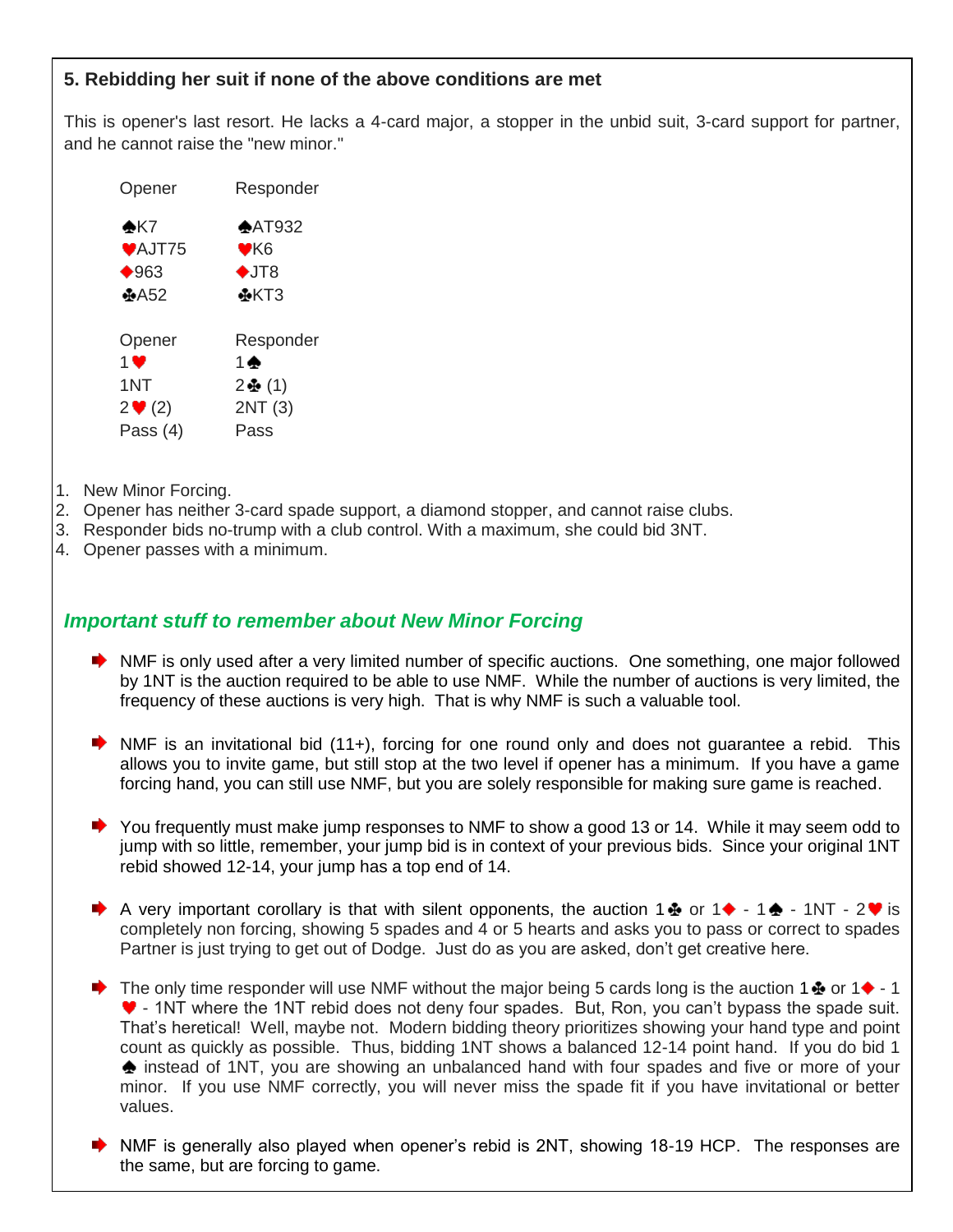# **FREE BRIDGE LESSONS**

The following is the text from a recent email I received from District 7 announcing free beginner bridge lessons. Following the announcement text I have added a few comments regarding the program.

District 7 and its local clubs, in partnership with SE Carolina, is offering a FREE expanded version the ACBL "Bidding in the 21<sup>st</sup> Century" course online using Zoom. Al Smith, an ACBL-Certified Teacher, who has taught this course numerous times, will be the instructor.

The goal of the course is to give you a good foundation in using modern Standard American bidding, introduce you to playing online on the BBO website and introduce you to the ACBL, the keeper of bridge in North America.

The course consists of twelve (12) lessons. Attend as many or as few as you want. Each lesson will be about 1 hour followed by a brief Q&A session. Lesson handouts will be emailed to participants before each lesson. There is a companion book, "Bidding in the 21st Century". The book is nice to have to read in parallel with the lessons but not needed.

The Zoom Online lessons will be on Tuesday afternoons at 1:30 pm. The course schedule is:

| <b>January 5, 2021</b>   | <b>General Concepts</b>        |
|--------------------------|--------------------------------|
| <b>January 12, 2021</b>  | <b>Opening Bids</b>            |
| <b>January 19, 2021</b>  | <b>Responses to 1NT Open</b>   |
| <b>January 26, 2021</b>  | <b>Responses to Suit Open</b>  |
| <b>February 2, 2021</b>  | <b>Rebids by Opener</b>        |
| <b>February 9, 2021</b>  | <b>Rebids by Responder</b>     |
| <b>February 16, 2021</b> | <b>Overcalls</b>               |
| February 23, 2021        | <b>Takeout Doubles</b>         |
| March 2, 2021            | Stayman, Jacoby/Texas Transfer |
| March 9, 2021            | <b>Reverse and Splinters</b>   |
| March 16, 2021           | Strong 2C with 2D Waiting      |
| March 23, 2021           | <b>Gerber and Blackwood</b>    |

To register, click on the following online registration form link. Fill out and submit. Magic, you are registered. If you need help, feel free to call Al Smith at 910-457-6674 or email him at se.carolina.bridge@ gmail.com.

#### <http://eepurl.com/hfh-BX>

I spoke with Al about a week ago to try to determine if this was an appropriate program for our members. While the primary purpose of the program is to introduce new players to bridge, I think there is value here for many of our players. The lessons do begin with 52 cards, four suits, four points for an Ace, three for a King..... yada yada yada. But after that, the lessons teach the 21<sup>st</sup> century version of the Standard American Bidding System. Many of us learned to play many years ago, probably at the kitchen table, and mostly from friends or family who may or may not have had a sound understanding of the game. Bidding concepts have changed considerably over the years, so you may not be current on today's methods.

For fear of offending someone, I wasn't quite sure I wanted to present this opportunity in the newsletter until I directed the November  $24<sup>th</sup>$  virtual club game. I witnessed an auction straight out of the twilight zone. There were eight non-pass bids, of which, in my humble opinion, zero, nada, zip were correct, and I'm not so sure about the passes either. So, just maybe, some of us could benefit from a review of the basics. Just saying………

*Continued on next page*